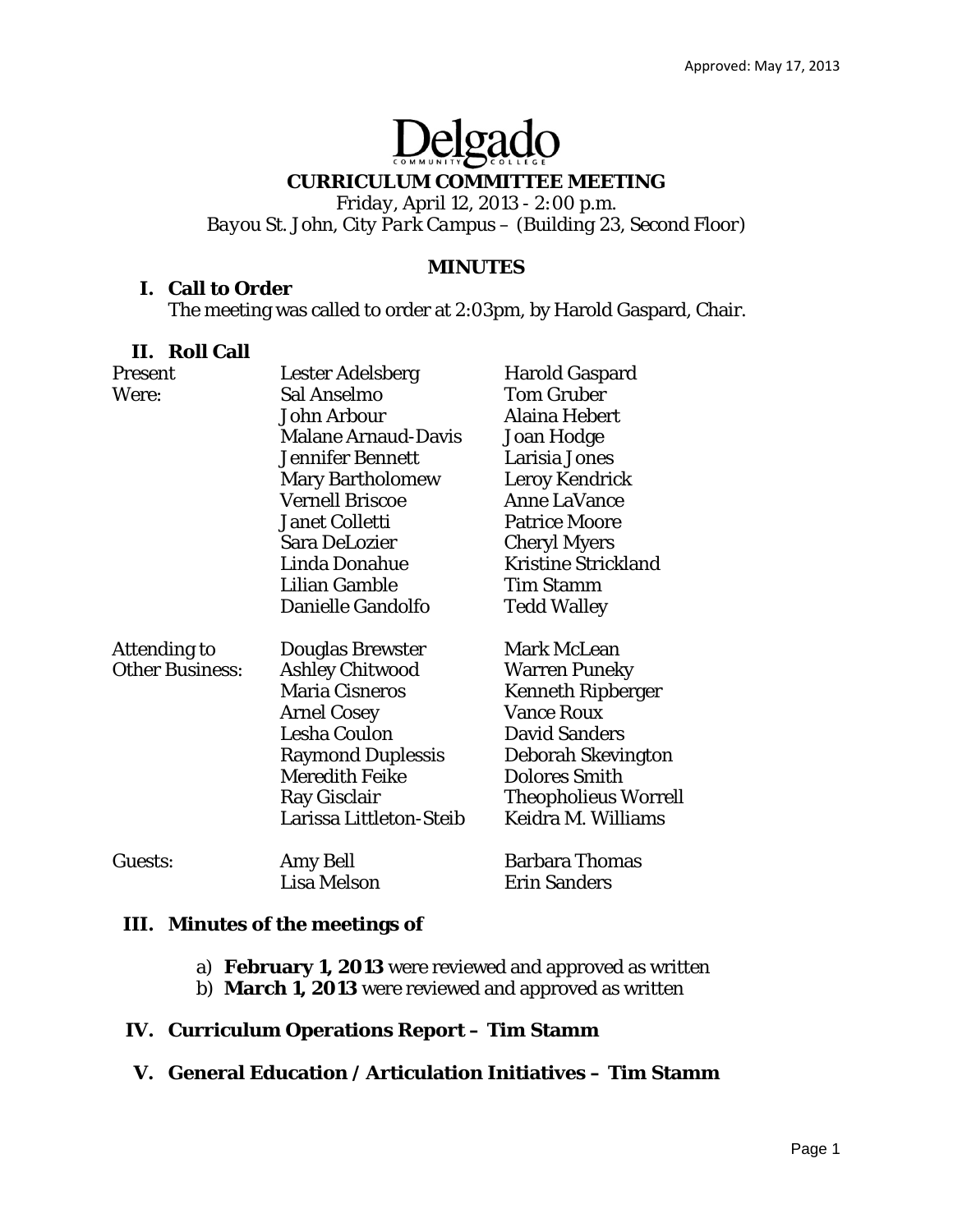a) Board of Regents Academic Affairs Policy 2.15:

*"The standard number of credits required for the Associate Degree will be 60, though in some circumstances (e.g., accreditation requirements) they may range from 60-72 hours. Exceptions to the standard number of credits must be approved according to the respective System's policy. The Board of Regents will periodically review both the number of credit hours required and approved exceptions to the 60-hour standard."*

## **VI. Common Course Names/Numbers**

a) Louisiana ACT 356 (2009); subsection 3164:

*"…the Board of Regents shall develop, coordinate, and maintain a statewide course numbering system for postsecondary …. Education in all public … postsecondary institutions as a means to facilitate program planning and transfer of students and course credits between and among … postsecondary educational institutions."* 

- b) Mathematics Core Competencies/Descriptions November 21, 2011
- c) English Core Competencies/Descriptions January 13, 2012
- d) Biological Sciences Core Competencies/Descriptions February 17, 2012
- e) Physical Sciences Core Competencies/Descriptions March 27, 2012
- f) Foreign Languages Core Competencies/Descriptions April 17, 2012
- g) Fine Arts Core Competencies/Descriptions September 11, 2012
- h) Humanities Core Competencies/Descriptions October 10, 2012
- i) Social and Behavioral Sciences Core Competencies/Descriptions November 27, 2012.
- j) Accounting Core Competencies/Descriptions -- February 26, 2013
- k) Finance/Economics/Management Core Competencies/Descriptions April 9, 2013 (meeting date adjusted)
- l) Marketing/Business Law/Legal Environment of Business/Microcomputer Applications/Statistical Methods/General-Intro to Business Administration/Business Math – Core Competencies/Descriptions -- May 1, 2013

## **VII. New Business**

a) *Proposal removed by Author/Creator:* **Business & Technology:** 

**Program Termination:** Certificate of Technical Studies in Culinary Management. Terminate the C.T.S. in Culinary Management, as the program's purpose no longer meets business/industry needs, as reflected by available certification/licensure.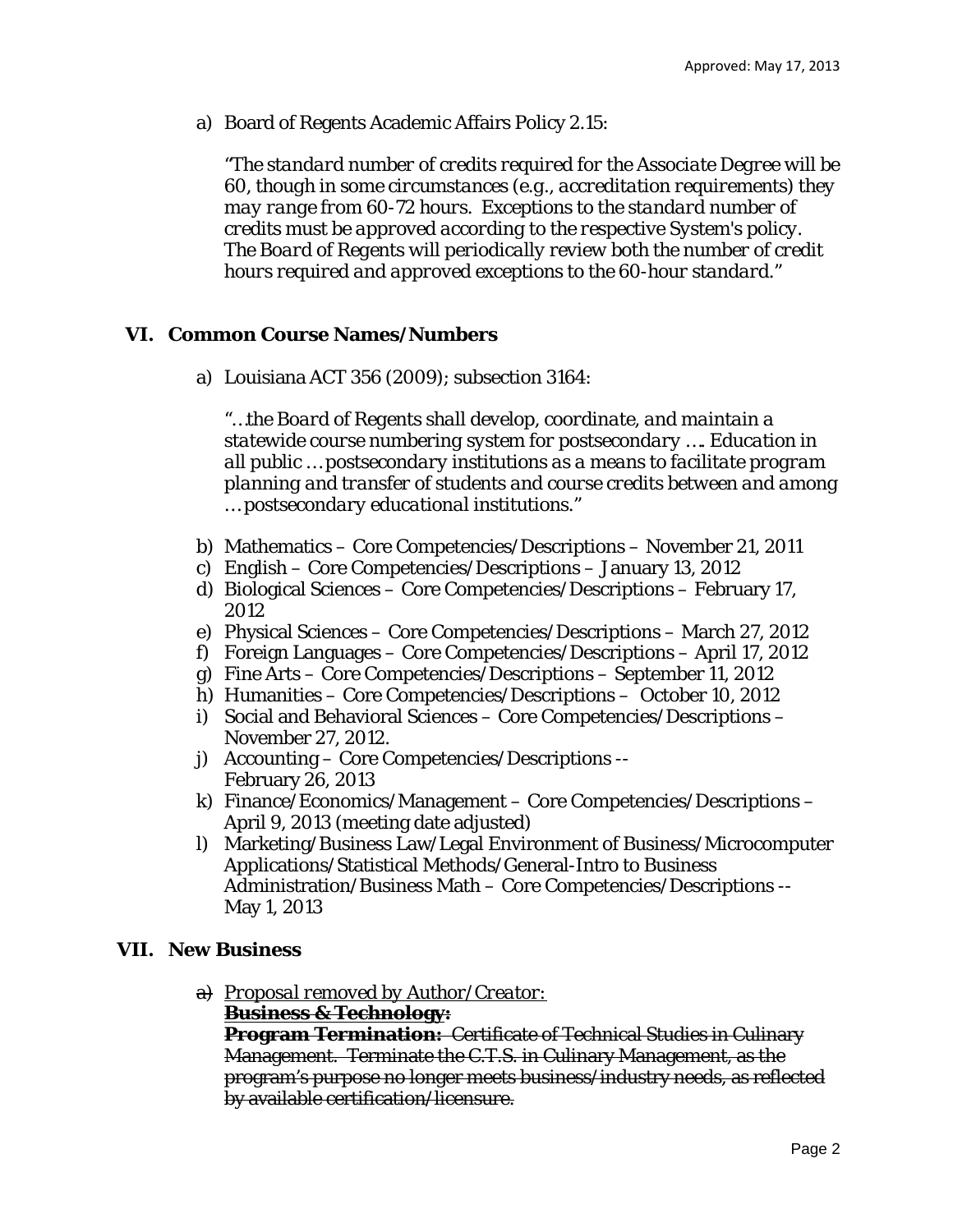#### b) **Technical Division:**

**Program Termination:** Technical Competency Area in Electrical Construction. Terminate the T.C.A. in Electrical Construction. The related Certificate of Technical Studies in Electrical Construction was terminated at the March 1, 2013 meeting of the Curriculum Committee, and replaced with Certificate level programs more reflective of contemporary workforce and licensure needs. The related T.C.A. in Electrical Construction does not meet contemporary workforce needs. Motion to accept proposal. **[Motion: Leroy Kendrick; Second: Lillian Gamble; Carried, Unanimously.]** 

c) *The agenda was reordered and items were combined for discussion. Original Placement Items V.c. to V. d.* 

#### **Nursing/NURS:**

**Change of Course Laboratory-Credit and/Contact Hours :** NURS-132: Transitions in Nursing: Licensed Practical Nurse (LPN) to Registered Nurse (RN). Revise the course laboratory, credit, and contact hours of NURS-132: Transitions in Nursing: Licensed Practical Nurse (LPN) to Registered Nurse (RN) *from* 5-3-6 / 120 *to* 5-6-7 / 165 to reflect the revised Associate of Science degree in Nursing curriculum. **Nursing/NURS:** 

**Change of Course Description:** NURS-132: Transitions in Nursing: Licensed Practical Nurse (LPN) to Registered Nurse (RN). Change the course description of NURS-132: Transitions in Nursing: Licensed Practical Nurse (LPN) to Registered Nurse (RN) to state: "For licensed practical nurses only. Builds on previously learned knowledge, skills and attitudes while incorporating the concepts of nursing, persons as patients, health, environment, and introduces the learner to the designated concepts and mandates which form the basis of the nursing curriculum. Exemplars of chronic health conditions are used to further explain each concept and enhance the learner's understanding of the biological, psychological, social and professional dimensions of nursing and the learner is introduced to special populations in health care. In applying the nursing process and giving special emphasis to assessment, pharmacological, nutritional, mental health, health language and community considerations in the care of more than one patient with altered health in varying health care settings the learner will have opportunities to demonstrate competencies in patient-centered care, collaboration, quality improvement, informatics, evidence-based practice and safety. Key issues unique to the LPN to RN transition are discussed. Current description: **"**(For students admitted to the LPN to RN curriculum option) Care of the hospitalized adult with common chronic health problems. Theoretical concepts and clinical skills related to legal-ethical matters. Includes ventilation-perfusion, fluid volume, nutrition, endocrine, oncological and surgical problems. Emphasizes nursing process and roles of the associate degree nurse. Issues unique to LPN to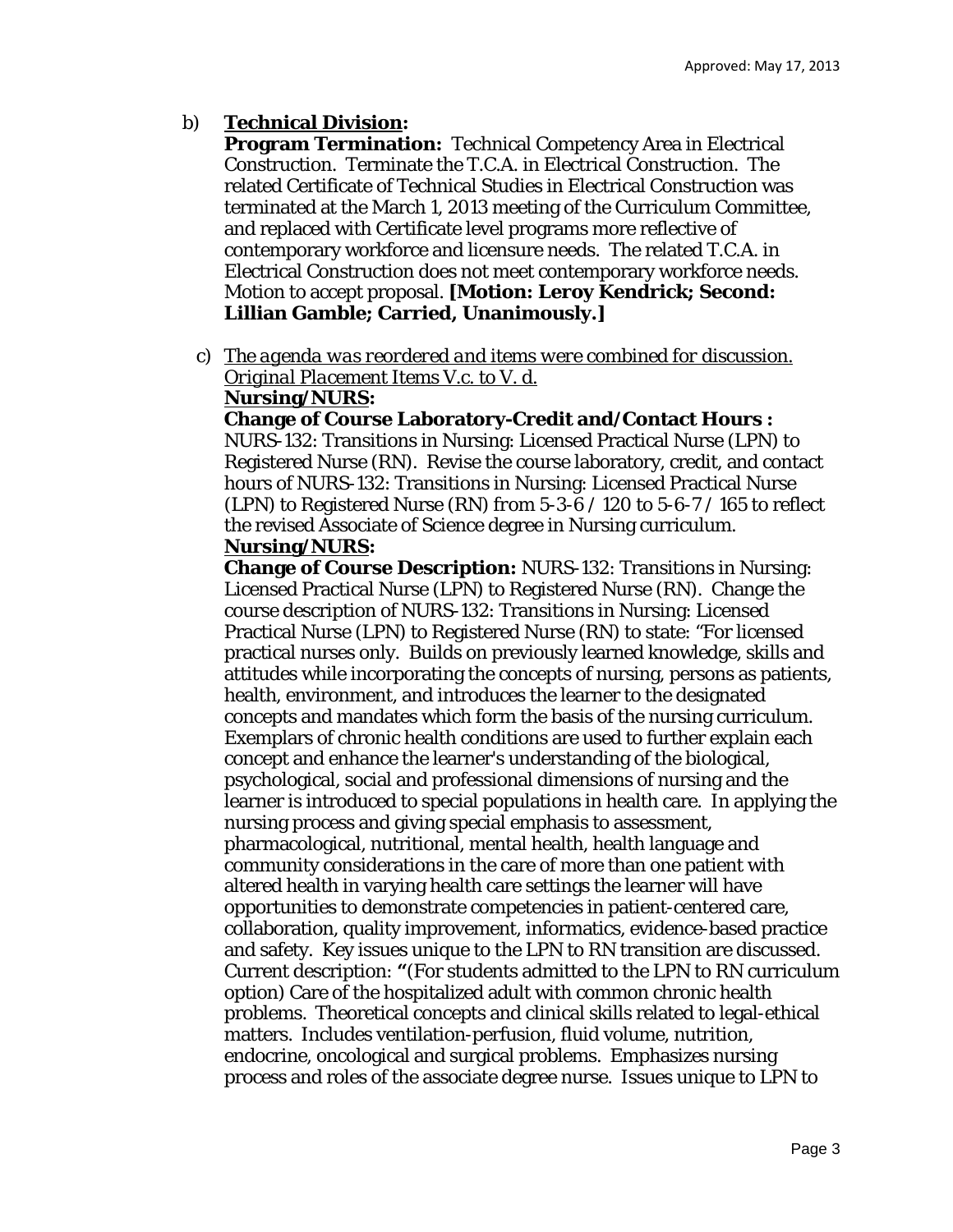## RN transition." Motion to accept proposals **[Motion: Mary Bartholomew; Second: Tom Gruber; Carried, Unanimously.]**

d) *The agenda was reordered. Original Placement Item V.e.*  **Nursing/NURS:** 

**New Course:** NURS-133: Pharmacology for Transitions (3-0-3 / 45). Creation of a new course, NURS-133: Pharmacology for Transitions, designed to introduce the LPN-RN transition student to essential components of pharmacology. Course description: "Concepts related to pharmacology and the nurse's role in the safe administration of medications. Pharmacodynamics, drug classifications, and drug calculations are also included. Motion to accept proposal **[Motion: Mary Bartholomew; Second: Patrice Moore; Carried, Unanimously.]** 

e) The agenda was reordered. Original Placement Item V. f. **Nursing/NURS:** 

**Change of Program Description:** Associate of Science in Nursing. Revise the program description for the A.S. in Nursing as follows: Program description: Eligibility statements: DELETE: Number 3 "An overall college grade point average (GPA) of at least 2.0 if college work is attempted." General Education Requirements: Add: "Required grade of "C" or higher in all program courses required for degree." Motion to accept proposal **[Motion: Mary Bartholomew; Second: Lester Adelsberg; Carried, Unanimously.]** 

f) The agenda was reordered. Original Placement Item V.g. **Nursing/PRNU:** 

**Change of Program Description:** Technical Diploma in Practical Nursing. Revise the program description for the T.D. in Practical Nursing as follows: Program Description: Delete references to fall and spring enrollment in paragraph two; Eligibility statement: Delete references to May or August admission dates; Delete third bullet of Number 3: Minimum scores: NET scores. Modify United States of America citizenship reference to state: "Additionally, LSBPNE requires that U.S citizenship or permanent residency must be held in order for a graduate of the program to apply for P.N. licensure." Motion to accept proposal **[Motion: Mary Bartholomew; Second: Jennifer Bennett; Carried, Unanimously.]**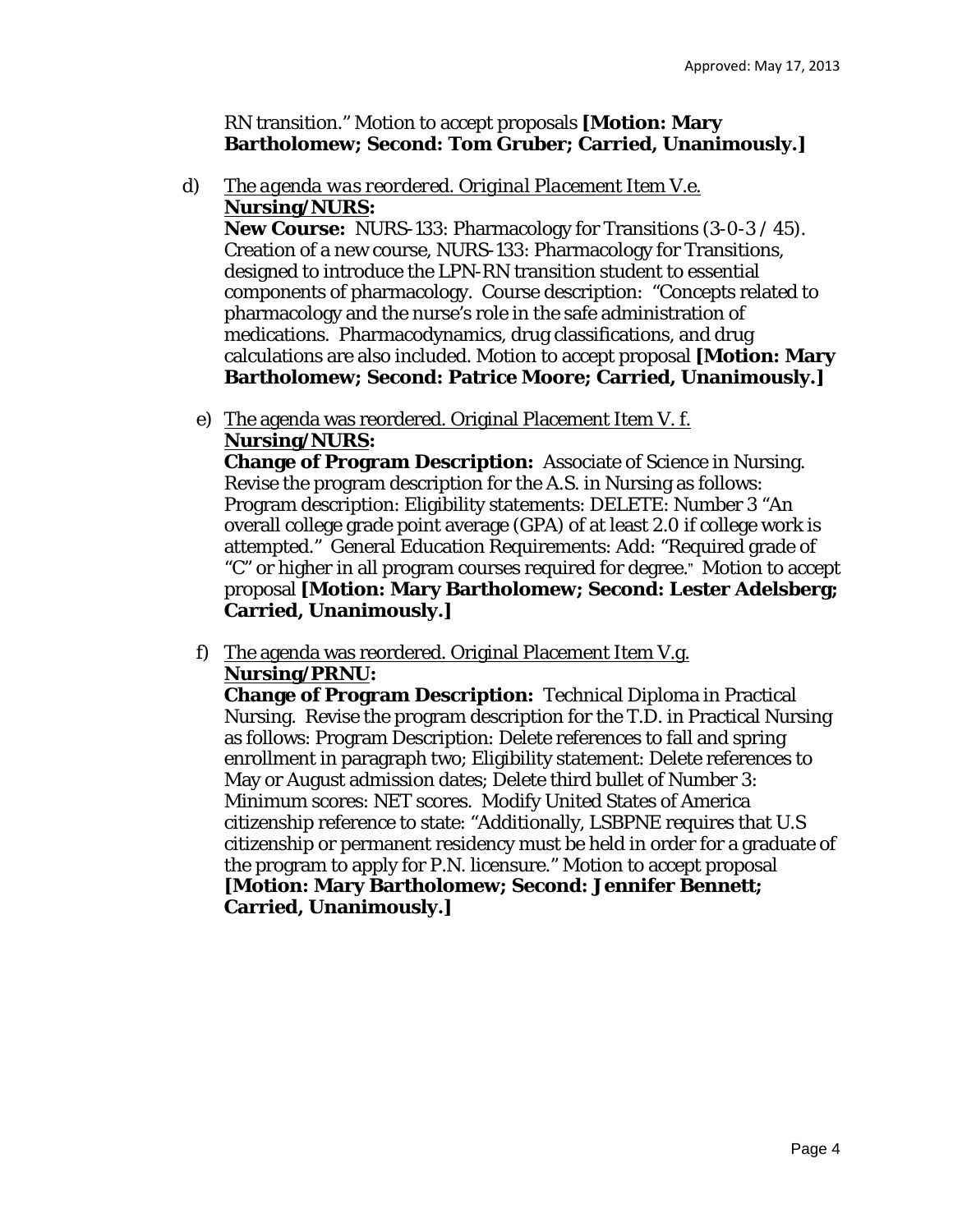g) The agenda was reordered . Original Placement Item V. h **Allied Health/PHAR:** 

**Reactivation of Terminated Course:** PHAR-101: Introduction to Pharmacy  $(3-0-3/45)$ . A course, PHAR-101: Introduction to Pharmacy, was offered Fall 1999 to Fall 2005. Reactive the course, with the following description: "History of the profession, scope of practice. Information on career opportunities and specialty areas in pharmacy, as well as the educational requirements." Motion to accept proposal **[Motion: Mary Bartholomew; Second: Mary Bartholomew; Carried, Unanimously.]** 

h) The agenda was reordered and items were combined for discussion. Original Placement Items V.i. to V.j

# **Allied Health/PHAR**

**New Course:** PHAR-108: Law, Ethics, and Communication (3-0-3 / 45). Creation of a new course, PHAR-108: Law, Ethics, and Communication, designed to provide the pharmacy technician student with the fundamental skills for effective communication in the pharmacy setting, an overview of the laws that govern pharmacy practice, and ethical considerations in the practice. Course description: "Communication, law, and ethics in the pharmacy setting. Topics include patient focused communication, principles and elements of interpersonal and interprofessional communication, communication with diverse patient populations, foundation of law and ethics, pharmacy law, medication errors, and ethical issues in pharmacy and healthcare settings."

## **Allied Health/PHAR**

**New Course:** HESC-103: Medical Law and Ethics (3-0-3). Creation of a new course, HESC-103: Medical Law and Ethics, designed to provide an overview of the legal principles and ethical standards in the medical field. Course description: "Ethical and legal principles and responsibilities involved in the medical field. Legal responsibilities, professional liability, licensing, contracts, confidentiality, HIPAA, STARK, risk management, and other applications of law in medicine are included." Motion to accept proposals **[Motion: Mary Bartholomew; Second: Tom Gruber; Carried, Unanimously.]** 

#### i) The agenda was reordered. Original Placement Item V.k. **Allied Health/DIET/DMTP**

**Change of Course Description:** DMTP-101: Medical Nutrition Therapy. Change the description of DMTP-101: Medical Nutrition Therapy to state: "Foundational knowledge of basic nutrition and medical nutrition therapy. Includes instruction in nutrition principles, dietary guidelines, menu planning, nutrition care plans, and client education." Current description: "Foundation knowledge of basic nutrition and medical nutrition therapy in both classroom and clinical experience. The course content includes nutrition principles, dietary guidelines, menu planning, nutrition care plans and client education." Motion to accept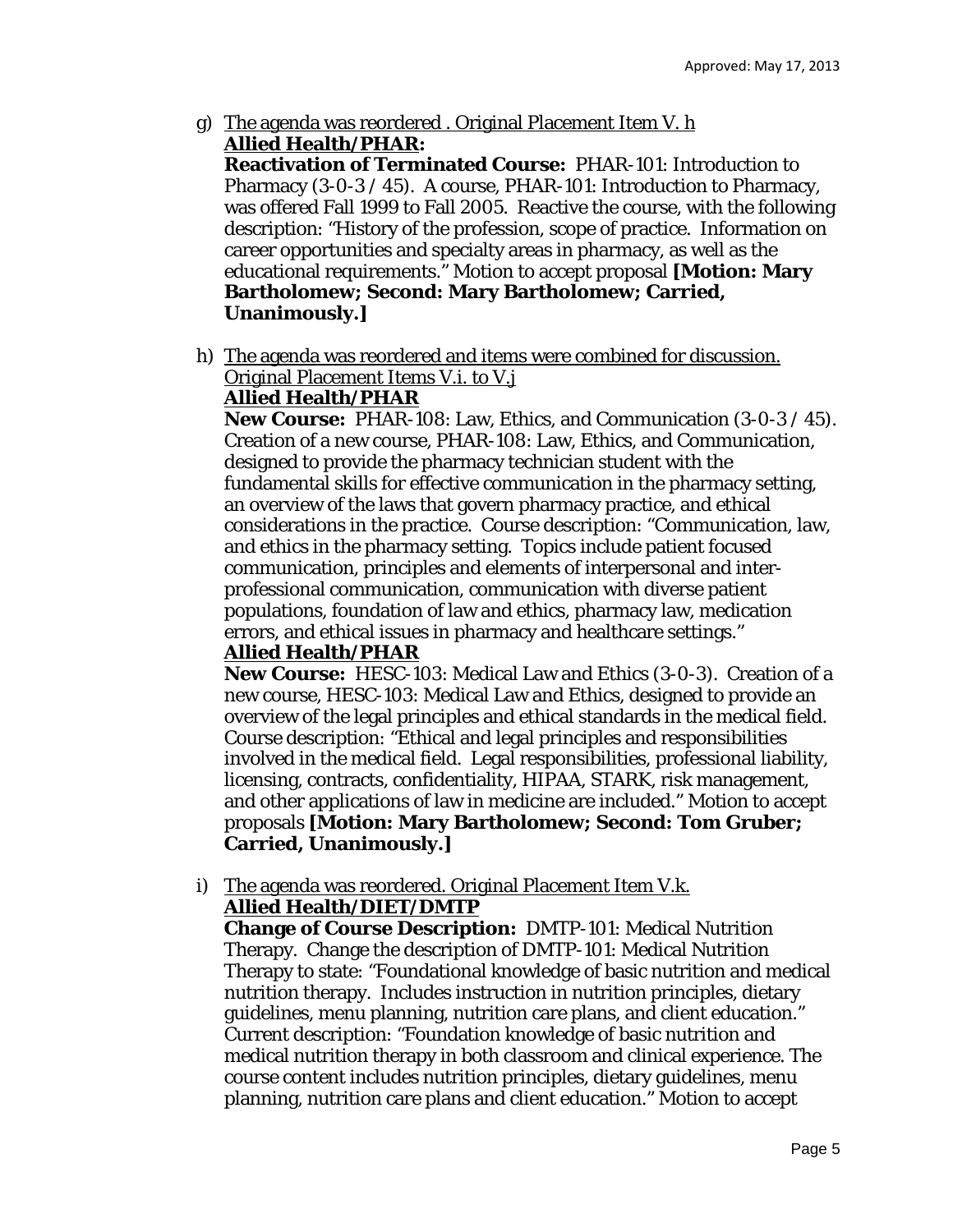## proposal **[Motion: Mary Bartholomew; Second: Alaina Herbert; Carried, Unanimously.]**

j) The agenda was reordered and items were combined for discussion.Original placement Items V. l. to V. t

## **Technical Division/ELLT**

**Course Revision:** ELLT-100: Electrical Distribution (2-4-3 / 90). Course description: "Methods and types of electrical power transmission and distribution systems. Structures, equipment, power grids, and pole setting will be emphasized."

## **Technical Division/ELLT**

**Course Revision:** ELLT-101: Introduction to Electric Line Technician Theory (2-4-3 / 90). Course description: "Minimum safety standards, general electrical concepts, and tools of the trade.

## **Technical Division/ELLT**

**Course Revision:** ELLT-103: Pole Climbing and Rigging (2-8-4 / 150). Course description: "Techniques used to safely climb utility poles and attach lifting equipment.

## **Technical Division/ELLT**

**Course Revision:** ELLT-104: Transformers (2-4-3 / 90). Course description: "Fundamentals and principles of single and three phase motors and generators as well as transformer theory, application, and characteristics."

#### **Technical Division/ELLT**

**Course Revision:** ELLT-201: Underground Construction (2-4-3 / 90). Course description: "Types of underground distribution systems." **Technical Division/ELLT** 

**Course Revision:** ELLT-202: Meter Installation and Service (1-3-2 / 60). Course description: "Basic theories of watt-hour meter operation, installation, and removal."

#### **Technical Division/ELLT**

**Course Revision:** ELLT-203: Three Phase Transformers (2-4-3 / 90). Course description: "Application and connection of single phase transformers to supply three phase power.

## **Technical Division/ELLT**

**Change of Program Title:** Certificate of Technical Studies in Electric Line Helper II. Change the title of the Certificate of Technical Studies in Electric Line Helper II *from* Certificate of Technical Studies in Electric Line Helper II *to* Certificate of Technical Studies in Electric Line Technician. The revised title more accurately reflects the curricular content and program learning outcomes.

## **Technical Division/ELLT**

**Program Revision:** Certificate of Technical Studies in Electric Line Technician. Revise the C.T.S. in Electric Line Technician: Add: ELLT-101: Introduction to Electric Line Technician Theory, ELLT-100: Electrical Distribution, ELLT-103: Pole Climbing and Rigging, ELLT-104: Transformers, ELLT-201: Underground Construction, ELLT-202: Meter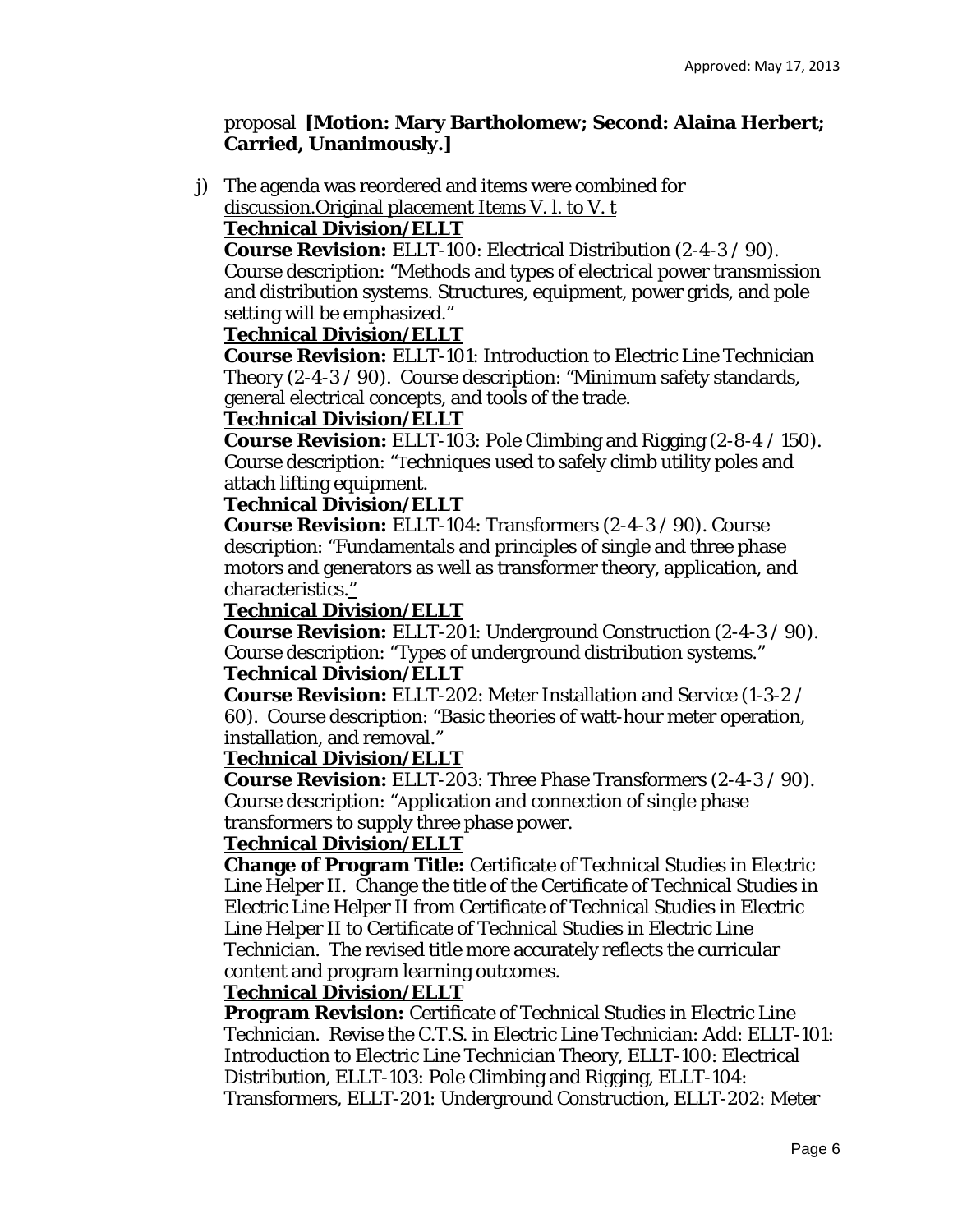Installation and Service, ELLT-203: Three Phase Transformers to Required Courses in Major; Add: CCSS-108: Career Success Skills and TECH-101: NCCER Technical Core to Required Related Courses; Total Program Hours: 26. Motion to accept proposals **[Motion: Mary Bartholomew; Second: Lillian Gamble; Carried, Unanimously.]** 

# k) *The agenda was reordered and items were combined for discussion. Original Placement Items V. u to V. aa.*

## **Arts & Humanities/CDYC**

**Course Termination:** CDYC-121: Movement with Young Children. Terminate the course, CDYC-121: Movement with Young Children. Content from this course will be incorporated in a new course, to more efficiently facilitate program learning outcomes and student progression through the program. Termination of this course reflects recent changes to Early Child Care standards.

## **Arts & Humanities/CDYC**

**Course Termination:** CDYC-131: Music with Young Children. Terminate the course, CDYC-131: Music with Young Children. Content from this course will be incorporated in a new course, to more efficiently facilitate program learning outcomes and student progression through the program. Termination of this course reflects recent changes to Early Child Care standards.

#### **Arts & Humanities/CDYC**

**Course Termination:** CDYC-135: Dramatic Expression with Young Children. Terminate the course, CDYC-135: Dramatic Expression with Young Children. Content from this course will be incorporated in a new course, to more efficiently facilitate program learning outcomes and student progression through the program. Termination of this course reflects recent changes to Early Child Care standards.

## **Arts & Humanities/CDYC**

**Course Termination:** CDYC-165: Language and Literacy. Terminate the course, CDYC-165: Language and Literacy. Content from this course will be incorporated in a new course, to more efficiently facilitate program learning outcomes and student progression through the program. Termination of this course reflects recent changes to Early Child Care standards.

## **Arts & Humanities/CDYC**

**Course Termination:** CDYC-175: Teaching Science to Young Children. Terminate the course, CDYC-175: Teaching Science to Young Children. Content from this course will be incorporated in a new course, to more efficiently facilitate program learning outcomes and student progression through the program. Termination of this course reflects recent changes to Early Child Care standards.

#### **Arts & Humanities/CDYC**

**Course Termination:** CDYC-185: Teaching Mathematics to Young Children. Terminate the course, CDYC-185: Teaching Mathematics to Young Children. Content from this course will be incorporated in a new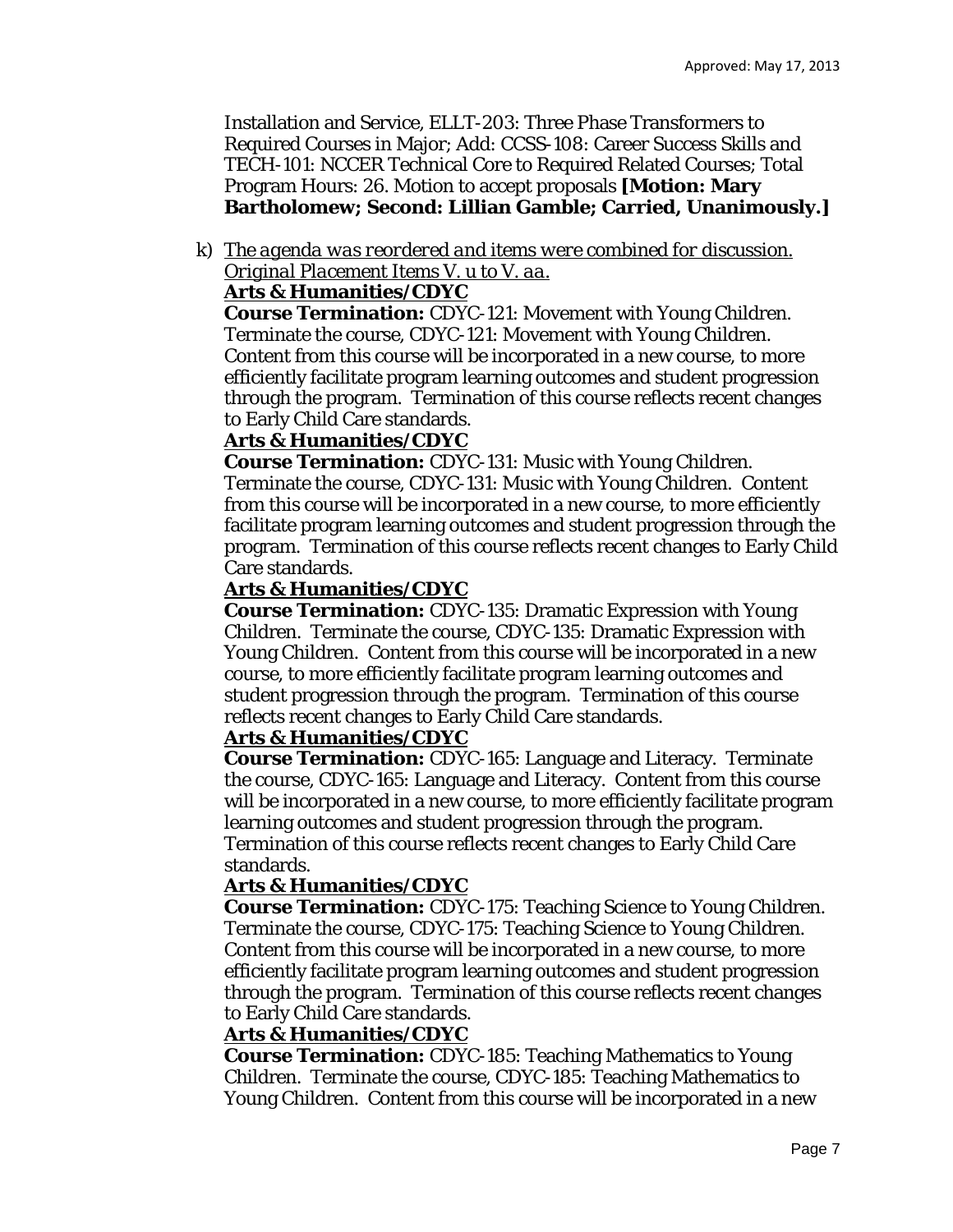course, to more efficiently facilitate program learning outcomes and student progression through the program. Termination of this course reflects recent changes to Early Child Care standards.

## **Arts & Humanities/CDYC**

**New Course:** CDYC-125: Music and Movement (3-0-3 / 45). Creation of a new course, CDYC-125: Music and Movement. The goal of the course is to provide an overview of the value of music and movement through structured and creative play as a teaching tool. Course description: "Planning and organizing creative music and movement activities for young children. Terms related to the fundamentals of music theory and techniques needed in introducing singing, listening, playing, creating, and moving for care and development of young children programs are discussed. Motion to accept proposals **[Motion: Lillian Gamble; Second: Anne LaVance; Carried, Unanimously.]** 

l) *The agenda was reordered. Original Placement Item V.bb.*  **Arts & Humanities/CDYC** 

**New Course:** CDYC-179: Math and Science for Young Children (3-0-3 / 45). Creation of a new course, CDYC-179: Math and Science for Young Children. The goal of this course is to prepare students to teach Mathematics and Science in a child care setting. Course description: "Exploration of principles, methods, and materials for teaching young children math and science concepts through discovery and play." Motion to accept proposal **[Motion: Larisa Jones; Second: Lilian Gamble; Carried, Unanimously.]** 

m) *The agenda was reordered. Original Placement Item V. cc.*  **Arts & Humanities/CDYC** 

**Program Revision:** Associate of Applied Science in Care and Development of Young Children. Revise the Associate of Applied Science in Care and Development of Young Children: Add: CDYC-113: Infant and Toddler Curriculum to Required Course in Major; Delete: CDYC-121: Movement with Young Children, CDYC-131: Music with Young Children, CDYC-135: Dramatic Expression with Young Children, CDYC-165: Language and Literacy, CDYC-175: Teaching Science to Young Children, CDYC-185: Teaching Mathematics to Young Children as various "OR" choices in Required Courses in Major. Create an "Approved Electives" Category (Select 6 hours): CDYC-125: Music and Movement, CDYC-179: Teaching Math and Science to Young Children, CDYC-141: Art with Young Children, CDYC-221: Introduction to Multiculturalism, CDYC-106: CDA Prep I, CDYC-107: CDA Prep II. Total Program Hours remain the same. Motion to accept proposal **[Motion: Mary Bartholomew; Second: Janet Colletti; Carried, Unanimously.]** 

n) *The agenda was reordered and items were combined for discussion. Original Placement Items V. dd. to V. gg.*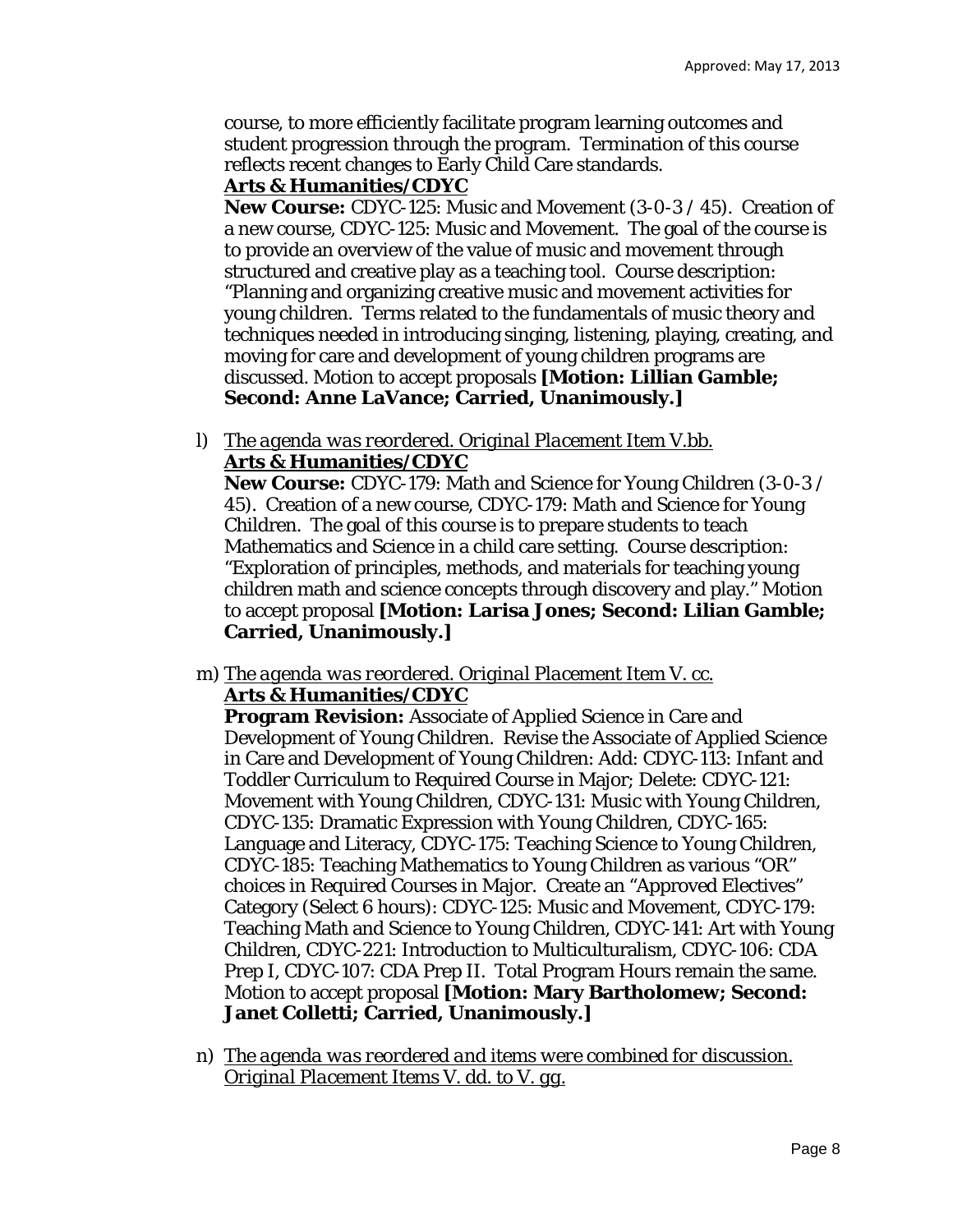#### **Business & Technology/MLIS**

**Change of Course Description:** MILS-101: Dynamics of Leadership. Change the course description of MILS-101: Dynamics of Leadership to state: "Introduces the personal challenges and competencies that are critical for effective leadership and communication. The focus is on developing basic knowledge and comprehension of Army leadership dimensions, attributes and core leader competencies while gaining an understanding of the ROTC program, its purpose in the Army, and its advantages for the student." Current description: "Introduction to history and organization of Army ROTC and leadership traits, principles, and characteristics. The student is introduced to the customs and courtesies of the military service, the present pay system, service benefits, the national defense structure, and the basic organization and functions of a military squad and platoon. Includes periodic field trips."

#### **Business & Technology/MLIS**

**Change of Course Description:** MILS-102: Dynamics of Leadership II. Change the course description of MILS-102: Dynamics of Leadership II to state: "Leadership fundamentals such as setting direction, problemsolving, listening, presenting briefs, providing feedback, and using effective writing skills. You will explore dimensions of leadership attributes and core leader competencies in the context of practical, handson, and interactive exercises. Explores the Army's leadership philosophy and learn fundamental military concepts. Emphasis on Army leadership will provide the learner a better understanding of the ROTC program, its purpose in the Army, and its advantages for the student." Current description: "Continuation of leadership training and theory to include weapons training (assembly and disassembly procedures for the M-16 rifle and M-60 machine gun), communications (radiotelephone procedures, use of a CE0I), first-aid (bleeding, shock, burns, fractures, CPR), and training in NBC (nuclear, biological, chemical) topics. Includes periodic field trips."

#### **Business & Technology/MLIS**

**Change of Course Description:** MILS-201: Applied Leadership. Change the course description of MILS-201: Applied Leadership to state: "Dimensions of creative and innovative tactical leadership strategies and styles by examining team dynamics and two historical leadership theories that form the basis of the Army leadership framework. Aspects of personal motivation and team building are practiced planning, executing and assessing team exercises. The focus continues to build on developing knowledge of the leadership attributes and core leader competencies through the understanding of Army rank, structure, and duties as well as broadening knowledge of land navigation and squad tactics. Case studies will provide a tangible context for learning the Soldier's Creed and Warrior Ethos." Current description: "Discussion of leadership principles and application of leadership techniques through role playing and group dynamics. Includes organization communications, human relations, organizational structures, power and influence, and management. Uses the